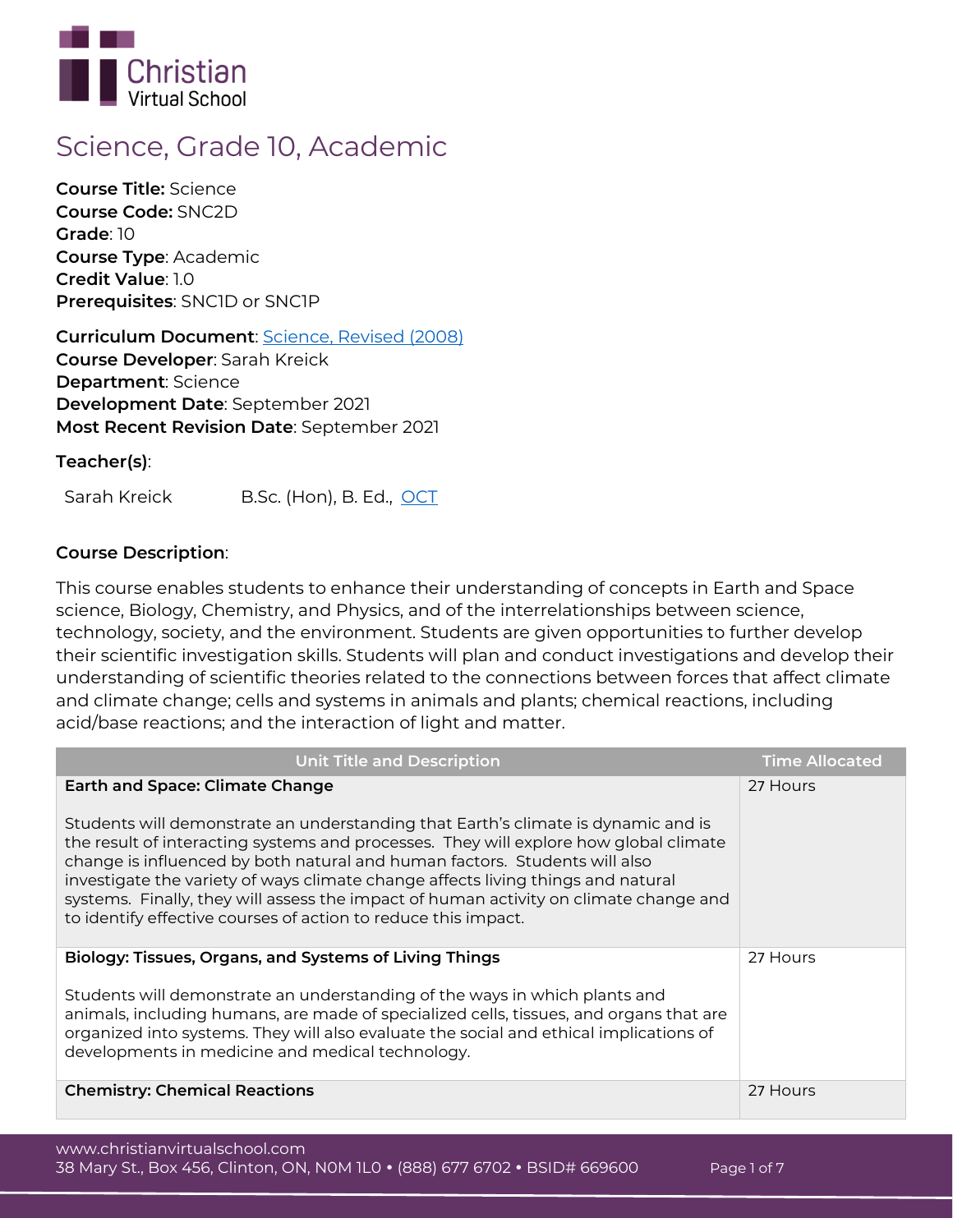

| Students will demonstrate an understanding of the predictable ways in which<br>chemicals react. They will explore evidences of chemical reactions and ways to<br>identify acids and bases. Students will also explore how chemical reactions may have<br>a negative impact on the environment, but that they can also be used to address<br>environmental challenges. |          |
|-----------------------------------------------------------------------------------------------------------------------------------------------------------------------------------------------------------------------------------------------------------------------------------------------------------------------------------------------------------------------|----------|
| <b>Physics: Light and Geometric Optics</b>                                                                                                                                                                                                                                                                                                                            | 27 Hours |
| Students will demonstrate an understanding of the characteristics and properties of<br>light that can be manipulated with mirrors and lenses for a range of uses. They will<br>also explore the ways in which society has benefited from the development of a<br>range of optical devices and technologies.                                                           |          |
| <b>Final Assessment</b>                                                                                                                                                                                                                                                                                                                                               | 2 Hours  |
| The final assessment in this course consists of an exam worth 30% of a student's final<br>grade.                                                                                                                                                                                                                                                                      |          |

#### **Overall Curriculum Expectations**

# **Scientific Investigation Skills and Career Exploration**

- 1. demonstrate scientific investigation skills (related to both inquiry and research) in the four areas of skills (initiating and planning, performing and recording, analysing and interpreting, and communicating);
- 2. identify and describe a variety of careers related to the fields of science under study, and identify scientists, including Canadians, who have made contributions to those fields.

### **Biology: Tissues, Organs, and Systems of Living Things**

- 1. evaluate the importance of medical and other technological developments related to systems biology, and analyse their societal and ethical implications;
- 2. investigate cell division, cell specialization, organs, and systems in animals and plants, using research and inquiry skills, including various laboratory techniques;
- 3. demonstrate an understanding of the hierarchical organization of cells, from tissues, to organs, to systems in animals and plants.

# **Chemistry: Chemical Reactions**

- 1. analyse a variety of safety and environmental issues associated with chemical reactions, including the ways in which chemical reactions can be applied to address environmental challenges;
- 2. investigate, through inquiry, the characteristics of chemical reactions;
- 3. demonstrate an understanding of the general principles of chemical reactions, and various ways to represent them.

# **Earth and Space Science: Climate Change**

- 1. analyse some of the effects of climate change around the world, and assess the effectiveness of initiatives that attempt to address the issue of climate change;
- 2. investigate various natural and human factors that influence Earth's climate and climate change;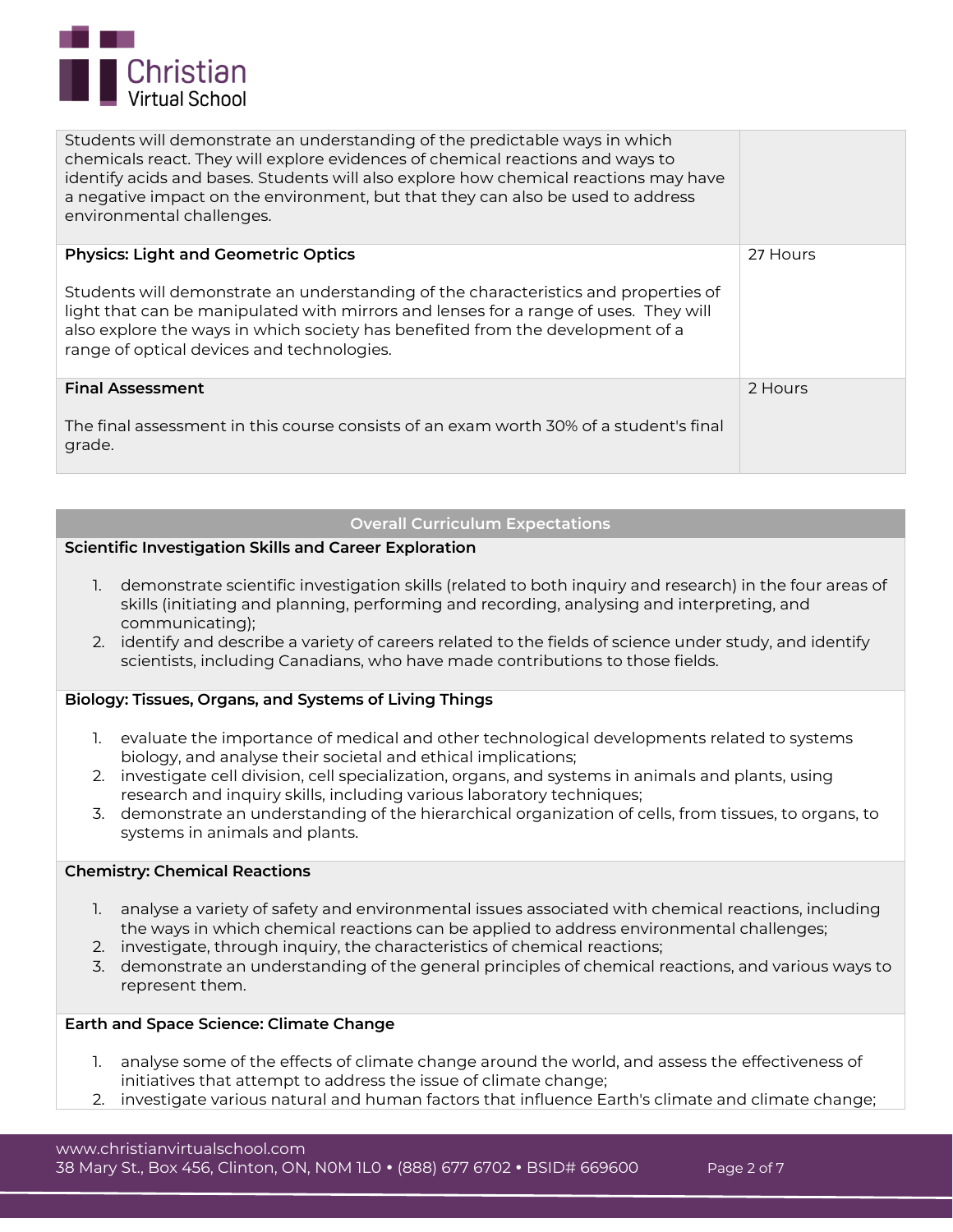

3. demonstrate an understanding of natural and human factors, including the greenhouse effect, that influence Earth's climate and contribute to climate change.

# **Physics: Light and Geometric Options**

- 1. evaluate the effectiveness of technological devices and procedures designed to make use of light, and assess their social benefits;
- 2. investigate, through inquiry, the properties of light, and predict its behaviour, particularly with respect to reflection in plane and curved mirrors and refraction in converging lenses;
- 3. demonstrate an understanding of various characteristics and properties of light, particularly with respect to reflection in mirrors and reflection and refraction in lenses.

# **Resources Required**:

This course is entirely online and does not require nor rely on any textbook. The materials required for the course are:

- A smart phone, camera, or similar device to record video and sound,
- A scanner, smart phone camera, or similar device to upload handwritten or hand-drawn work,
- Online access to third party software.

# **Teaching and Learning Strategies**:

Teaching and learning strategies assist both teachers and students in achieving specific learning objectives. A number of methods have been used to create an online learning environment that will engage students in a variety of ways and support their understanding of scientific concepts. These strategies may include:

- Clearly described unit expectations
- Hands-on lab activities
- Virtual lab activities
- Virtual field trips
- Animations and simulations
- Creative problem solving
- Case Studies
- Assessment FOR learning activities
- Student reflection and self-assessment
- Discussions of issues relating science to technology, society, and the environment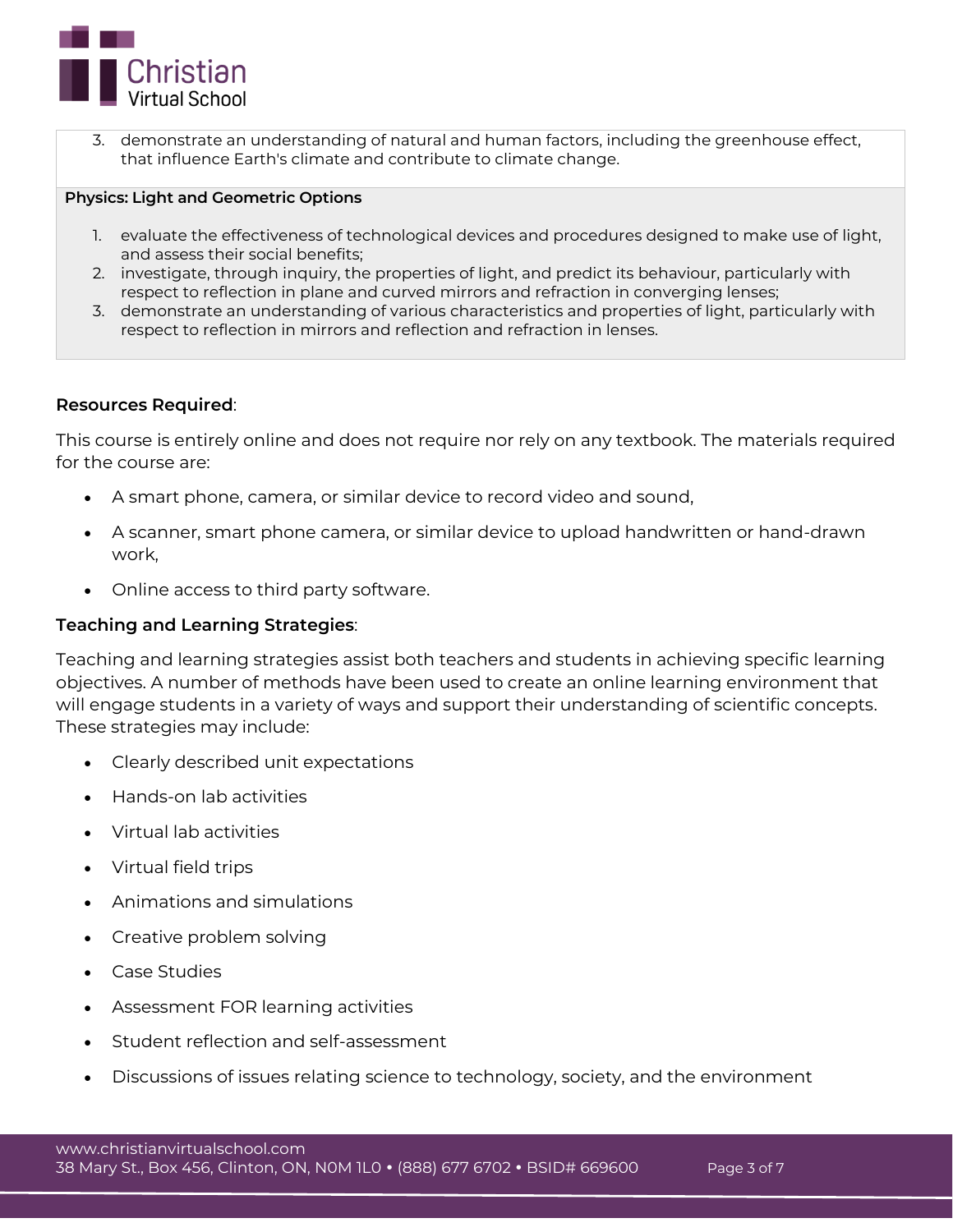

- Research Reports
- Opinion-based Reports
- Concept-supporting games
- Model building
- Field observations

# **Assessment and Evaluation Strategies**

Every student attending Christian Virtual School is unique. We believe each student must have the opportunities to achieve success according to their own interests, abilities, and goals. Like the Ministry of Education, we have defined high expectations and standards for graduation, while introducing a range of options that allow students to learn in ways that suit them best and enable them to earn their diplomas. Christian Virtual School's Assessment, Evaluation, and Reporting Policy is based on seven fundamental principles, as outlined in the Growing Success: Assessment, [Evaluation, and Reporting in Ontario Schools](http://www.edu.gov.on.ca/eng/policyfunding/growSuccess.pdf) document.

When these seven principles are fully understood and observed by all teachers, they guide the collection of meaningful information that helps inform instructional decisions, promote student engagement, and improve student learning. At Christian Virtual School, teachers use practices and procedures that:

- are fair, transparent, and equitable for all students;
- support all students, including those with special education needs, those who are learning English, and those who are First Nation, Métis, or Inuit;
- are carefully planned to relate to the curriculum expectations and learning goals and, as much as possible, to the interests, learning styles and preferences, needs, and experiences of all students;
- are communicated clearly to students and parents or guardians at the beginning of the school year or course and at other appropriate points throughout the school year or course;
- are ongoing, varied in nature, and administered over a period of time to provide multiple opportunities for students to demonstrate the full range of their learning;
- provide ongoing descriptive feedback that is clear, specific, meaningful, and timely to support improved learning and achievement; and
- develop students' self-assessment skills to enable them to access their own learning, set specific goals, and plan next steps for their learning.

For more information on Christian Virtual School's assessment and evaluation strategies, you can refer to our [Assessment, Evaluation, and Reporting Policy.](https://www.christianvirtualschool.com/wp-content/uploads/2020/07/Assessment-Evaluation-and-Reporting.pdf)

# **Program Planning Considerations**

Each of our courses have been designed by a team of educators to create an environment infused with creativity, flexibility, choice, and variety, with the goal to help every student succeed. We also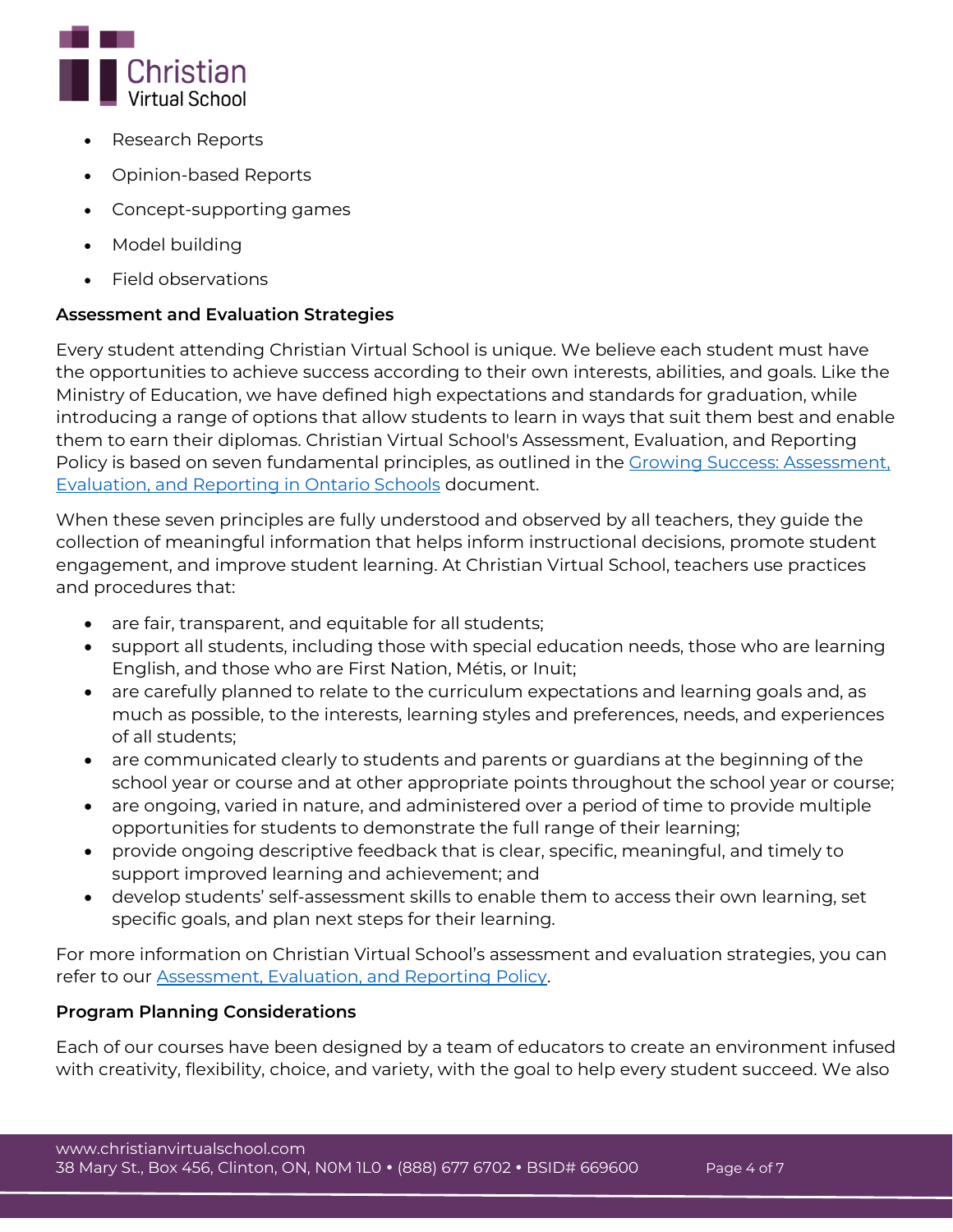

take into consideration several topics that span disciplines and ensure we incorporate these into each of our courses.

### **Program Planning Considerations**

### **Students with Special Needs**

Christian Virtual School is committed to ensuring that all students are provided with the learning opportunities and supports they require to succeed. Our courses are made to offer flexible, personalized learning experiences. By maintaining an asynchronous model, students can move through their courses at their own pace, ensuring they are able to take the time they need to understand concepts or work with their teacher if they hit roadblocks. Christian Virtual School courses also incorporate choice, allowing students to submit work in a variety of mediums or formats to communicate their ideas.

In addition to the flexibility built into the courses, Christian Virtual School will implement the accommodations that are listed in a student's Individual Education Plan (IEP) that are applicable to the online learning environment. In these cases, the learning expectations will be the same as or similar to the expectations outlined in the curriculum document but supports will be provided to help students achieve those expectations. Common accommodations in the environment are reducing the workload, simplifying tasks and materials, providing extra time for tests and exams, allowing scribing or the use of specialized equipment, and not deducting marks for spelling.

# **English Language Learners**

Although all our courses are only offered in English at this time, Christian Virtual School welcomes students learning the English language. Students do need to meet a baseline proficiency level to access the content, but Christian Virtual School teachers are responsible for helping students develop their English literacy skills no matter the course they are enrolled in.

Upon enrollment, students are asked if they would like to provide information about their English language background, and this information is used by our teachers to help them adjust their instruction and suggest accommodations within the courses. English language learners are encouraged to reach out to their teacher or the Christian Virtual School administration to talk about the accommodation options in their courses so that the appropriate opportunities are given to everyone.

# **Environmental Education**

Christian Virtual School operates with 5 cores values: responsibility, perseverance, integrity, compassion, and community. These core values determine our business operations, as well as exemplify what we, as educations, want to instill in our students. Environmental education, among other causes, are important to us as a school and we strive to promote learning about these issues and solutions within our courses. We work to educate students on the environment, its threats, and the importance of sustainability. We also work to inspire students to make an impact within their community and identify an alignment between their passions and the local, or global, needs.

Environmental education is woven throughout our course content, across all disciplines. Depending on the course and subject matter, this education can be subtle or explicit, but the goal is to ensure that students have the opportunity to acquire the knowledge, skills, perspective and practices needed to become an environmentally literate citizen.

### **Equity and Inclusive Education**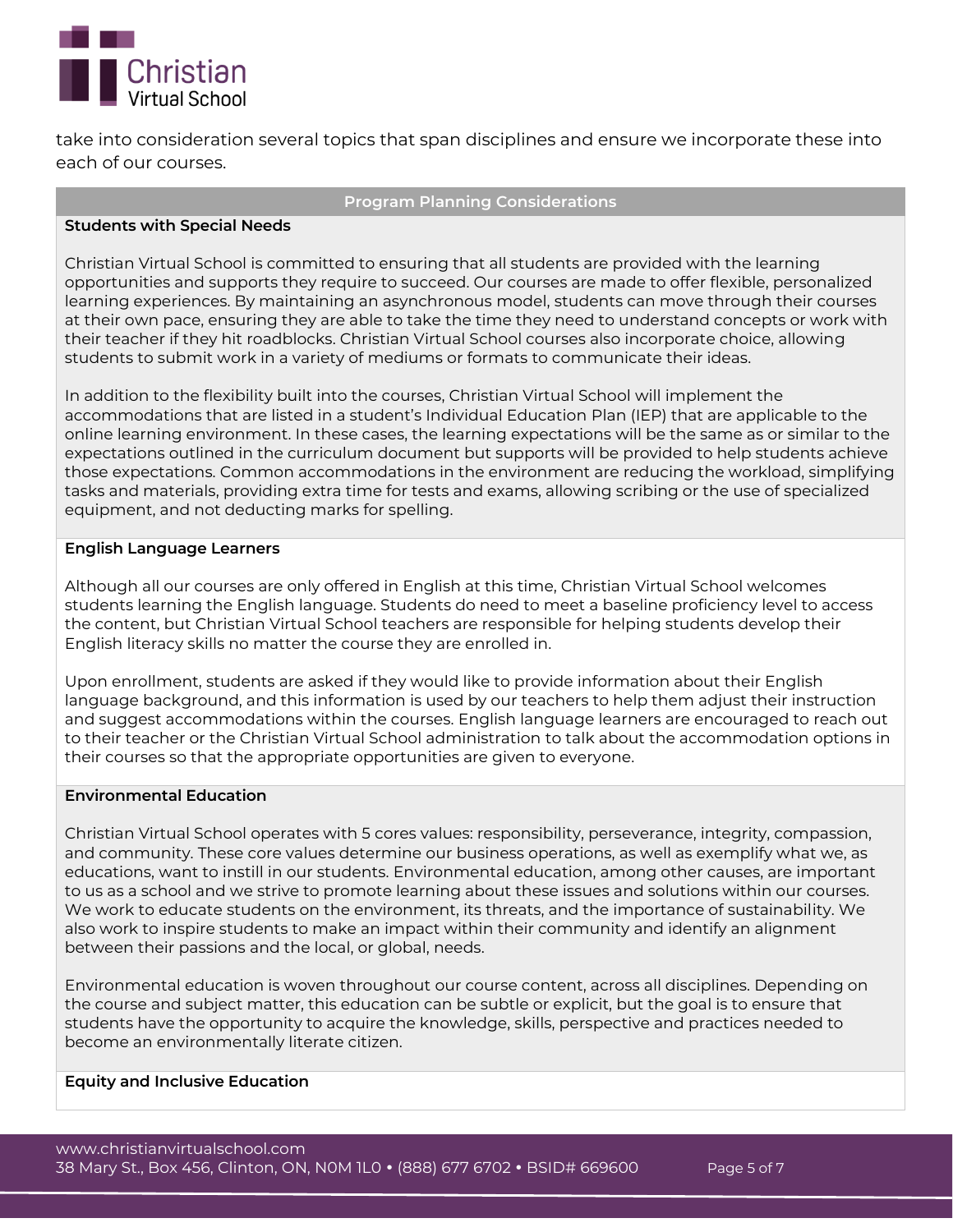

Christian Virtual School stands on the belief that every person is unique and, regardless of ancestry, culture, ethnicity, sex, physical or intellectual ability, race, religion, sexual orientation, socio-economic status, or other similar factor, they are to be welcomed, included, accepted, treated fairly, and respected. As a school, we teach students about multiple worldviews, how to identify and acknowledge similarities and differences, and how to communicate with others in an inclusive, kind, loving, and compassionate way.

Diversity is valued at Christian Virtual School, and it is our goal to ensure all members of the community feel safe, comfortable, and accepted. Our courses are written to draw attention to the contributions of men and woman alike, the different perspectives of various cultural, religious, and racial communities, and the beliefs and practices of First Nations, Métis, and Inuit peoples, to showcase a wide range of backgrounds and allow all of our students to see themselves reflected in the curriculum.

As a school, we see and recognize the diversity of families, children, and people in the world in need of Christ's love. We work every day to spread the love and acceptance of Christ.

# **Financial Literacy Education**

Whenever possible, Christian Virtual School emphasizes the importance of financial literacy. Making financial decisions has become an increasingly complex task, and students need to have knowledge in many areas and a wide range of skills in order to make informed decisions about financial matters. In addition to the concrete skills of numeracy and finances from a mathematical point of view, students need to develop an understanding of the economic forces and ways in which they can respond to those influences.

Lessons that promote skill building in problem solving, inquiry, research, decision making, reflection, and critical thinking are present throughout Christian Virtual School courses. The goal is to help students acquire the knowledge and skills required to understand their own finances, as well as to develop an understanding of local and global effects of world economic forces and the social, environmental, and ethical implications of their own choices.

#### **The Role of Information and Communication Technology**

Technology is rapidly changing, and the requirements for literacy in technology is growing just as quickly. Students entering the workforce are expected to have a firm grasp of information and communication technologies and be skilled their use.

Due to the nature of Christian Virtual School courses, students are exposed to a wide range of technologies to both facilitate and communicate their learning. As a result, students will develop transferable skills through their experience with word processing, information processing, internet research, presentation software, communication tools, and more.

#### **Career Education**

Opportunities are present throughout Christian Virtual School courses to explore careers related to the different disciplines and subject areas. Students are exposed to a wide variety of modern careers, fields of study, and employment opportunities.

In addition, teachers are available to help the student prepare for employment in a number of diverse areas. With the help of teachers, students will learn to set and achieve goals and gain experience in